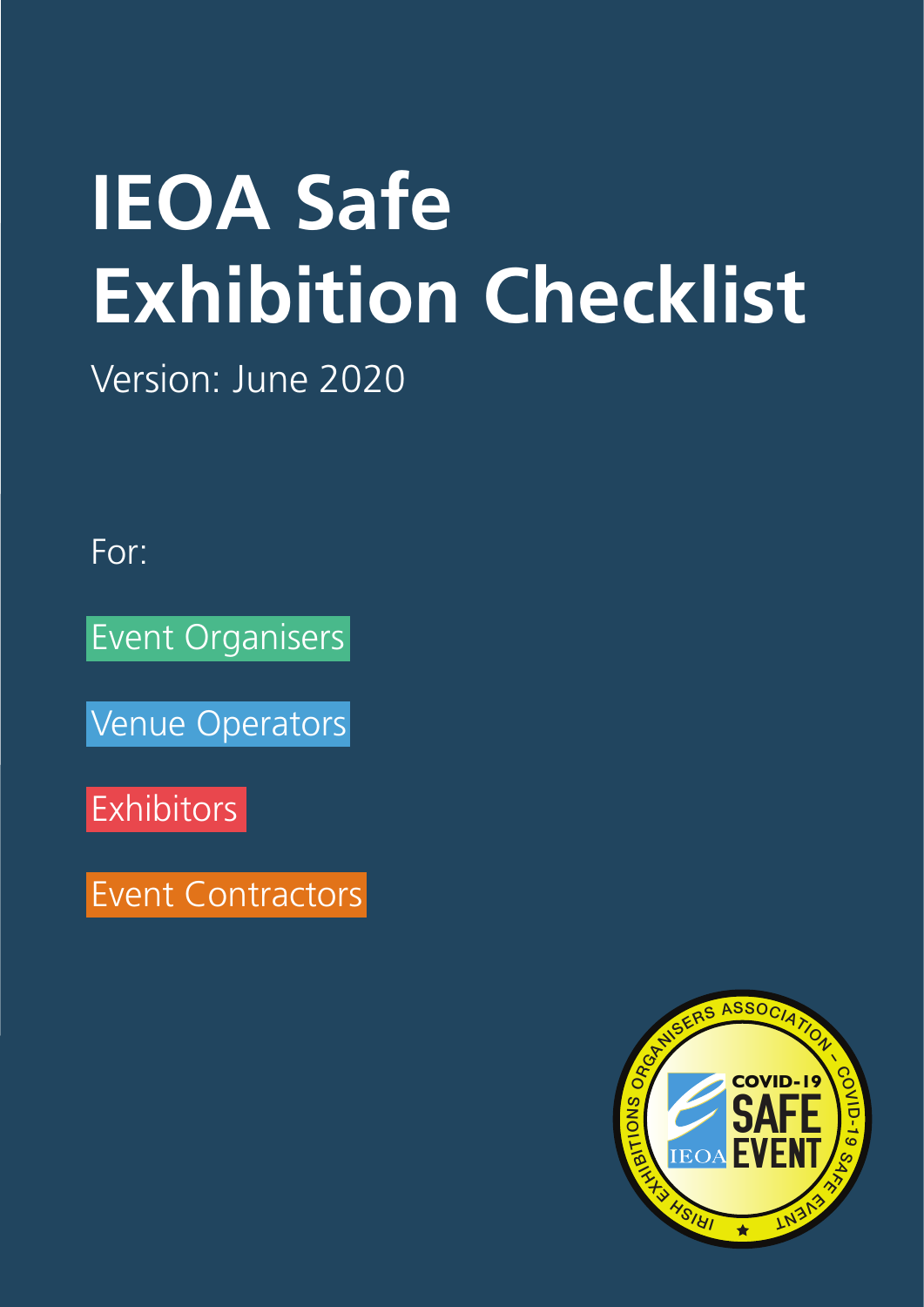# **Introduction Index**

This document outlines the various roles and responsibilities between ALL EVENT STAKEHOLDERS to ensure a safe exhibition environment in line with the IEOA Roadmap to Safe Exhibitions and COVID-19 Protocols. It is designed to help plan, manage and monitor exhibitions in order to eliminate scenarios where transmission could potentially occur and minimise the health and safety risks to staff, contractors, exhibitors and visitors.

Site management's main priority is ensuring that the plan is always implemented at all levels and with the cooperation of all stakeholders – Organisers, Site Staff, Venue Staff, Contractors & Exhibitors.

Site management must risk assess and manage safety and health hazards in the workplace. In the context of the application of the requirements of this checklist, responsibilities include managing and instructing stakeholders on the various control measures and compliance. This checklist identifies a number of key management responsibilities for the implementation of this plan. For the purpose of exhibition events, the responsibility of "Site Management" is the responsibility of both the event organiser and the venue operator.

**2** Event Organiser Checklist

**3** Venue Operators Checlist

**4** Exhibitors Checklist

**5**  Event Contractors Checklist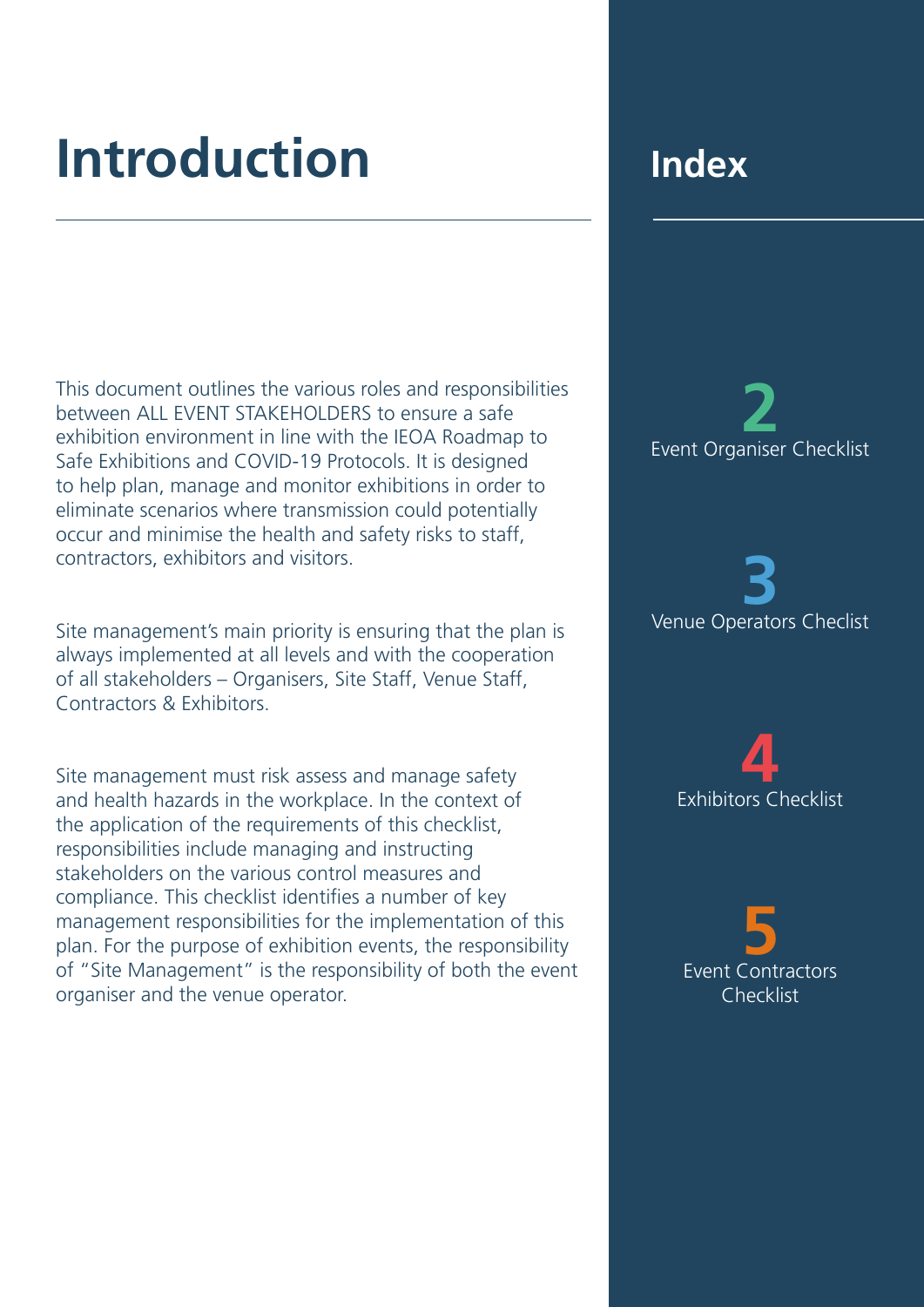## **Event Organisers** to be responsible for: **2**

| <b>RESPONSIBILITY</b>                                                                                                                                                                                                                                                                                                                               | <b>POST EVENT</b><br><b>PRE EVENT</b><br><b>AT EVENT</b> |              |  |
|-----------------------------------------------------------------------------------------------------------------------------------------------------------------------------------------------------------------------------------------------------------------------------------------------------------------------------------------------------|----------------------------------------------------------|--------------|--|
| Development of a COVID-19 Response Plan, with input from the Venue, as part of the<br>overall Event Safety Plan to include risk assessment with COVID-19 specific details.                                                                                                                                                                          | $\boldsymbol{\mathsf{x}}$                                |              |  |
| To ensure that a member(s) of the management team is appointed as the C-19<br>Compliance Officer.                                                                                                                                                                                                                                                   | X                                                        | x            |  |
| Provide the Compliance Officer with a system to record and monitor all Covid-19<br>prevention activities and tasks and for this to be made available for inspection at any<br>time.                                                                                                                                                                 | X                                                        | X            |  |
| Undertake an assessment of the type of work employees will undertake in order<br>to minimise close contact, promote good hygiene and reduce the risk of infection.<br>Management to closely monitor during event for compliance.                                                                                                                    | $\boldsymbol{\mathsf{x}}$                                | $\mathbf x$  |  |
| To ensure that all site facilities are sufficient to allow for the social distancing and<br>hygiene requirements of the IEOA Protocols and current government and HSE<br>guidelines and to take appropriate immediate action where they are not.                                                                                                    | $\boldsymbol{\mathsf{x}}$                                | $\mathbf x$  |  |
| Provide the necessary health & safety consumables for onsite facemasks, tissues, hand<br>sanitiser etc.                                                                                                                                                                                                                                             | $\boldsymbol{\mathsf{x}}$                                | $\mathbf x$  |  |
| Signs and floor markings to be sourced by organisers.                                                                                                                                                                                                                                                                                               | $\boldsymbol{\mathsf{x}}$                                |              |  |
| Queuing floor markings to be provided by Organisers in line with the requirements for<br>each event.                                                                                                                                                                                                                                                | $\mathbf x$                                              | $\pmb{\chi}$ |  |
| Design the floor layout with good distance adhering to the 2.5 metre aisle minimum in<br>the IEOA Protocols for circulation. Implement flow management signage if and where<br>applicable and necessary.                                                                                                                                            | X                                                        | x            |  |
| Plan seminar and catering areas to comply with social distancing requirements and<br>provide appropriate markings.                                                                                                                                                                                                                                  | X                                                        |              |  |
| Communicate with exhibitors on acceptable stand layouts to cater for physical<br>distancing and ensure suitable barrier options for consultation areas are available from<br>the event contractors.                                                                                                                                                 | $\boldsymbol{\mathsf{x}}$                                | $\mathbf x$  |  |
| Appointment of paramedic/first aid contractor                                                                                                                                                                                                                                                                                                       | $\mathbf x$                                              |              |  |
| Calculate the number of floor stewards required to provide Fire Evacuation and<br>Covid-19 monitoring/compliance.                                                                                                                                                                                                                                   | $\boldsymbol{\mathsf{x}}$                                |              |  |
| Organiser to appoint and manage cleaning contractor. Regular touchpoint cleaning<br>schedule to be established and monitored.                                                                                                                                                                                                                       | X                                                        | x            |  |
| Organisers to advise exhibitors on protocols and make sanitizing kits and PPE material<br>available                                                                                                                                                                                                                                                 | $\boldsymbol{\mathsf{x}}$                                | x            |  |
| Organisers to provide Handbook for Safe Exhibitions to all stakeholders                                                                                                                                                                                                                                                                             | X                                                        |              |  |
| Organisers to employ additional staff, security, and paramedics to implement crowd<br>control and visitor flow plan                                                                                                                                                                                                                                 | X                                                        | x            |  |
| Implement a system to stagger the arrival times of visitors to ensure low density within<br>the Venue.                                                                                                                                                                                                                                              | X                                                        |              |  |
| Adapt registration process and manage set-up to reduce contact onsite (e.g.<br>encourage online registration wherever possible and if necessary; print badges at<br>home or present on mobile phones).                                                                                                                                              | X                                                        |              |  |
| Communicate with visitors prior to arrival to provide information on Covid-19<br>prevention measures in operation and ask health questionnaire                                                                                                                                                                                                      | X                                                        |              |  |
| Visitor ticket scanning system to track admissions on a real time basis while people<br>exiting the building are counted via clickers or suitable automated system to track the<br>number of people in the hall at all times. This information to be recorded on a regular<br>basis and be available for inspection at the front door at all times. | X                                                        |              |  |
| Organisers to calculate safe number for the hall given social distancing guidelines at<br>time of event                                                                                                                                                                                                                                             | X                                                        |              |  |
| Display social distancing and hygiene posters throughout venue so that the measures<br>are accessible to everyone                                                                                                                                                                                                                                   |                                                          | $\mathbf x$  |  |
| Provide all staff with adequate COVID 19 prevention training, relevant to their role at<br>the event.                                                                                                                                                                                                                                               | X                                                        |              |  |
| Organiser to collate all Main Contractors CRAMS to include COVID 19 RA and<br>verification that all staff on site are COVID 19 prevention trained.                                                                                                                                                                                                  | X                                                        | x            |  |
| Requirement for any stand contractor with multiple stand builds to implement a<br>suitable working and hygiene strategy to reduce the risk of an asymptomatic worker<br>spreading infection in multiple areas.                                                                                                                                      | X                                                        |              |  |
| Daily monitoring checks on all exhibitors to ensure that cleaning and hygiene<br>schedules are being implemented and that hand sanitisation and face coverings are<br>available for all staff.                                                                                                                                                      |                                                          | $\mathbf x$  |  |
| Schedule and keep a log of daily staff briefings                                                                                                                                                                                                                                                                                                    |                                                          | x            |  |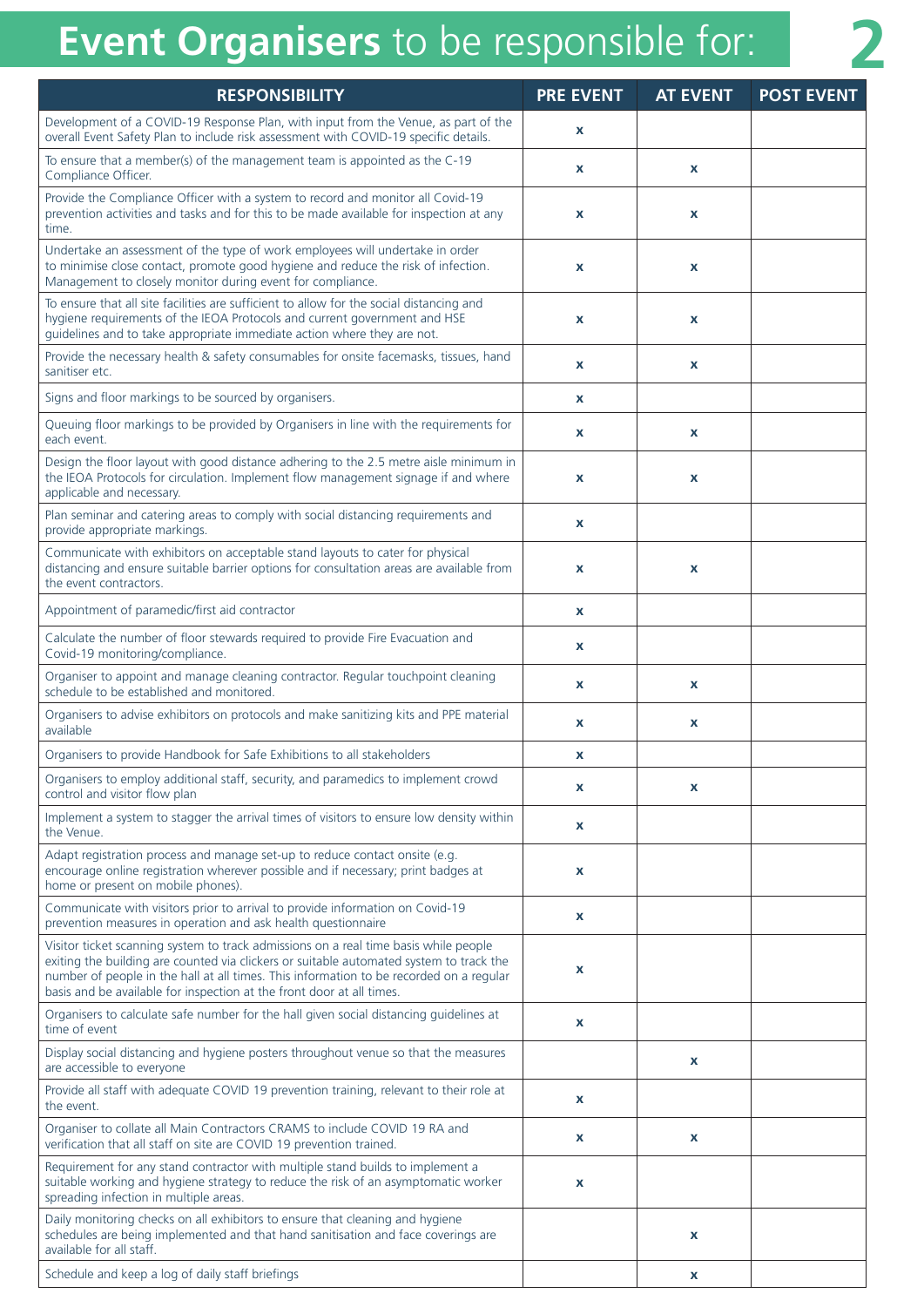| <b>RESPONSIBILITY</b>                                                                                                                                                               | <b>PRE EVENT</b> | <b>AT EVENT</b> | <b>POST EVENT</b> |
|-------------------------------------------------------------------------------------------------------------------------------------------------------------------------------------|------------------|-----------------|-------------------|
| Work with Organiser to form a joint Covid-19 response plan                                                                                                                          | x                |                 |                   |
| To ensure that a member(s) of the management team is appointed as the Venue C-19<br>Compliance Officer.                                                                             | X                | x               |                   |
| The provision of adequate infrastructure necessary to prevent the spread of the virus -<br>towel dispensers in toilets, hand sanitising gel dispensers.                             | x                | x               |                   |
| The provision of barriers, permanent signs, Perspex screens etc as necessary on existing<br>venue infrastructure. (e.g. entrance halls, restaurants, catering outlets and toilets). | x                | x               |                   |
| Facilitate the use of larger numbers of entrance and exit doors and extra personnel to<br>assist/supervise specific areas as required.                                              | X                | x               |                   |
| Venue to work with Organiser to provide temperature screening system linked to a<br>non-contact, QR code reading turnstile system with adequate capacity.                           | x                |                 |                   |
| Venue to undertake deep clean between events                                                                                                                                        | x                |                 | x                 |
| Venue to explore installing non-contact automatic doors each side of each entrance<br>foyer.                                                                                        | x                |                 |                   |
| Venue to designate an isolation room or portacabin outside the venue entrance. One<br>back-up room to be provided also.                                                             | x                | x               |                   |
| Venue to provide additional hall men                                                                                                                                                |                  | $\mathbf X$     |                   |
| All Venue staff trained in COVID 19 prevention.                                                                                                                                     | x                |                 |                   |
| Schedule and log venue staff daily briefing                                                                                                                                         | X                | x               |                   |
| Venue to ensure contactless payment is available at all catering areas                                                                                                              | x.               | x               |                   |
| Provide access control to ensure all toilet facilities are restricted to a safe number of<br>people                                                                                 | $\pmb{\chi}$     | X               |                   |
| Provide additional chemical toilets externally to ensure adequate capacity if required.                                                                                             | X                | X               |                   |
| Provide CCTV at entrances and pinch points around the hall so that crowd density<br>levels can be monitored remotely.                                                               | x                | x               |                   |
| Provide additional crowd control barriers to channel visitors to the correct,<br>predesignated entrance system.                                                                     |                  | х               |                   |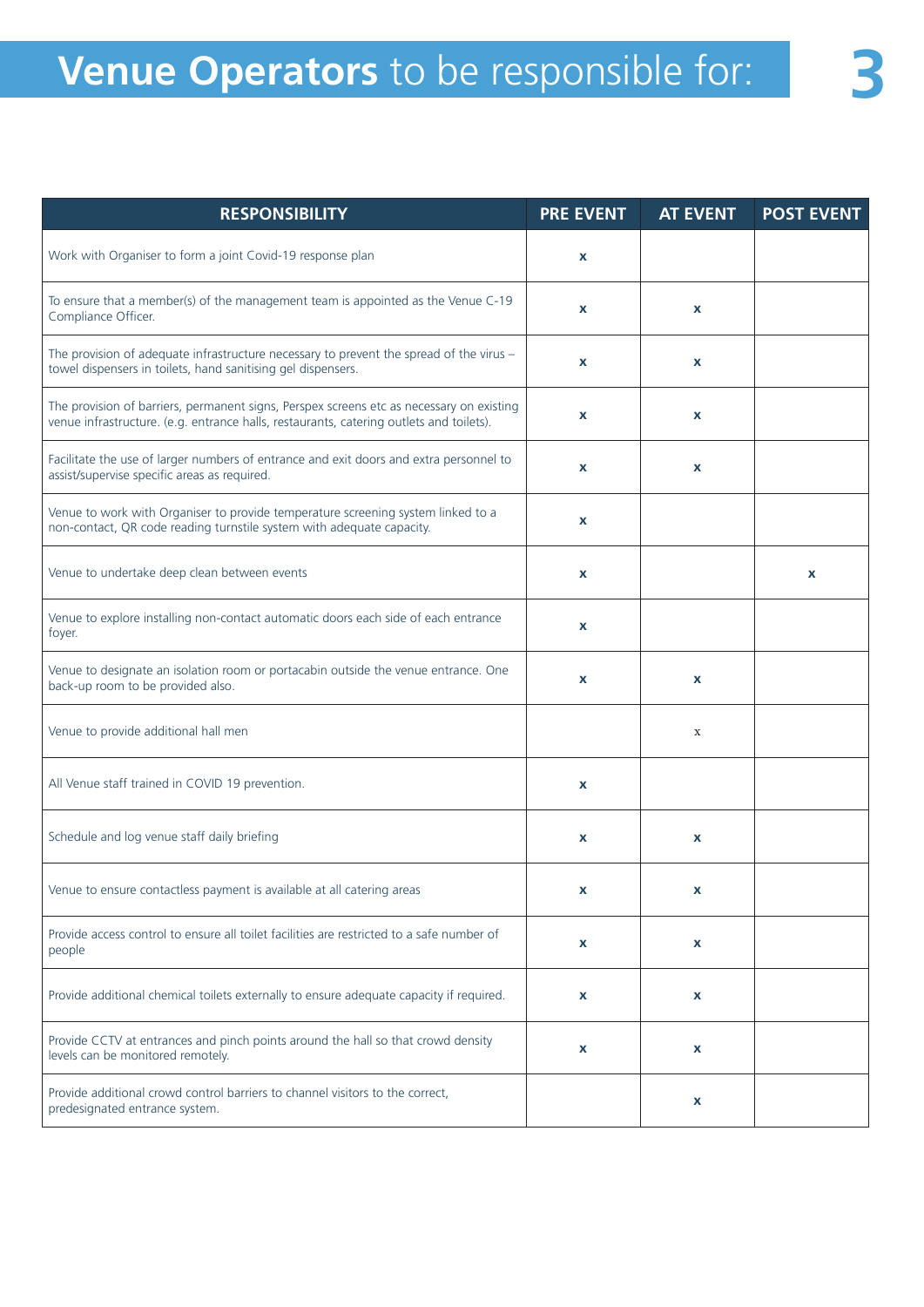## **Exhibitors** to be responsible for: **4**

| <b>RESPONSIBILITY</b>                                                                                                                                                                                                                                                                                                                                                                                                                                                                                                                                                                                                                                                                                                                                                                                                                                                                                                         | <b>PRE EVENT</b> | <b>AT EVENT</b> | <b>POST EVENT</b> |
|-------------------------------------------------------------------------------------------------------------------------------------------------------------------------------------------------------------------------------------------------------------------------------------------------------------------------------------------------------------------------------------------------------------------------------------------------------------------------------------------------------------------------------------------------------------------------------------------------------------------------------------------------------------------------------------------------------------------------------------------------------------------------------------------------------------------------------------------------------------------------------------------------------------------------------|------------------|-----------------|-------------------|
| Exhibitor Instructions for Covid-19 Compliance Exhibitions and Trade Fairs are taking<br>place under a set of protocols which have been agreed across the exhibition industry<br>and in line with current advice from the HSA and public health agencies. Exhibitors<br>must plan the build and operation of their stand in line with these protocols. The<br>protocols can be see here.                                                                                                                                                                                                                                                                                                                                                                                                                                                                                                                                      | X                | X               |                   |
| Contact Tracing. All exhibitors and staff to complete a short questionnaire on their<br>current health before entering the hall.                                                                                                                                                                                                                                                                                                                                                                                                                                                                                                                                                                                                                                                                                                                                                                                              | X                | X               |                   |
| Nominated stand compliance person. Exhibitor to appoint one person to act as the<br>stand compliance person. This person will be responsible for maintaining cleaning<br>logs and ensuring compliance throughout exhibition days. All logs to be displayed in a<br>visible location and accessible for inspection.                                                                                                                                                                                                                                                                                                                                                                                                                                                                                                                                                                                                            | x                | X               |                   |
| Staff Numbers. Calculate the number of staff that can be accommodated on the stand<br>based on the current social distancing recommendations.                                                                                                                                                                                                                                                                                                                                                                                                                                                                                                                                                                                                                                                                                                                                                                                 | X                | X               |                   |
| Hygiene & Face Covering. Clean and sanitise all touch points surfaces before the<br>opening each day and once every hour during the event. If not using screens, staff<br>should wear face covering when interacting with other exhibitors or visitors.                                                                                                                                                                                                                                                                                                                                                                                                                                                                                                                                                                                                                                                                       |                  | X               |                   |
| Training. All exhibitor staff should be familiar with the techniques and practices which<br>can help to prevent the spread of the disease. A leaflet o website link will be provided<br>to each exhibitor for distribution to all stand staff.                                                                                                                                                                                                                                                                                                                                                                                                                                                                                                                                                                                                                                                                                | x                |                 |                   |
| Social Distancing. Stand design and layout should be as open as possible to allow<br>visitors to access exhibits without crowding. Dead ends should be avoided i.e. visitors<br>should be able to access the stand, view the exhibits and exit either by the say they<br>came in or by walking through the stand to the adjoining gangway.                                                                                                                                                                                                                                                                                                                                                                                                                                                                                                                                                                                    | x                | x               |                   |
| Large Stands. Large and custom-built stands should allow visitor to enter and leave<br>the stands from all sides that are open unto a gangway (this is best practice at any<br>time). Exhibits should be placed on the stand so that there is adequate circulation<br>without pinch points or dead ends. Graphics and TV screens should be placed so that<br>they can be seen from as wide an area as possible to avoid congestion. Information<br>desks should be equipped with Perspex screens as should meeting /discussion tables or<br>desks.                                                                                                                                                                                                                                                                                                                                                                            | X                | X               |                   |
| Small and Shell Scheme Stands. Where exhibitors are dealing with visitors directly in<br>the gangways exhibits and counters should be placed within the stand so that visitors<br>can step in from the gangways while engaging with visitors. Perspex screens should be<br>used. Where stands are 3 metres or more in width, visitors can come onto the stand<br>but adequate circulation area must be provided. Exhibitors should consider stepping<br>into the gangway if necessary, to allow visitors circulate. Where possible exhibits<br>should be placed so that visitors can easily circulate without crossing the exhibitors or<br>other visitors and exit onto an alternative gangway. One-way systems with entrance<br>and exit points should be used where there is risk of congestion. Information points,<br>desks or counters should be placed so as not to interfere with the designated<br>circulation areas | x                | X               |                   |
| Build Up and Strip Out. All exhibitors, contractors, tradesmen and delivery drivers<br>must be screened before they can be given access to the hall at the official exhibitor's<br>entrance. Once screened personnel will be given a pass for that day. Social distancing<br>must be observed during build up and strip out but were this is not possible for safety<br>reasons the same individuals should work together consistently. Additional time will be<br>provided for build-up and strip out where possible.                                                                                                                                                                                                                                                                                                                                                                                                        | x                |                 | X                 |
| <b>Deliveries</b>                                                                                                                                                                                                                                                                                                                                                                                                                                                                                                                                                                                                                                                                                                                                                                                                                                                                                                             |                  |                 |                   |
| All deliveries should be adequately labelled with the exhibitor details                                                                                                                                                                                                                                                                                                                                                                                                                                                                                                                                                                                                                                                                                                                                                                                                                                                       |                  |                 |                   |
| including stand number, contact name, mobile number. A separate                                                                                                                                                                                                                                                                                                                                                                                                                                                                                                                                                                                                                                                                                                                                                                                                                                                               | x                | X               |                   |
| delivery / marshalling area will be provided were possible.                                                                                                                                                                                                                                                                                                                                                                                                                                                                                                                                                                                                                                                                                                                                                                                                                                                                   |                  |                 |                   |